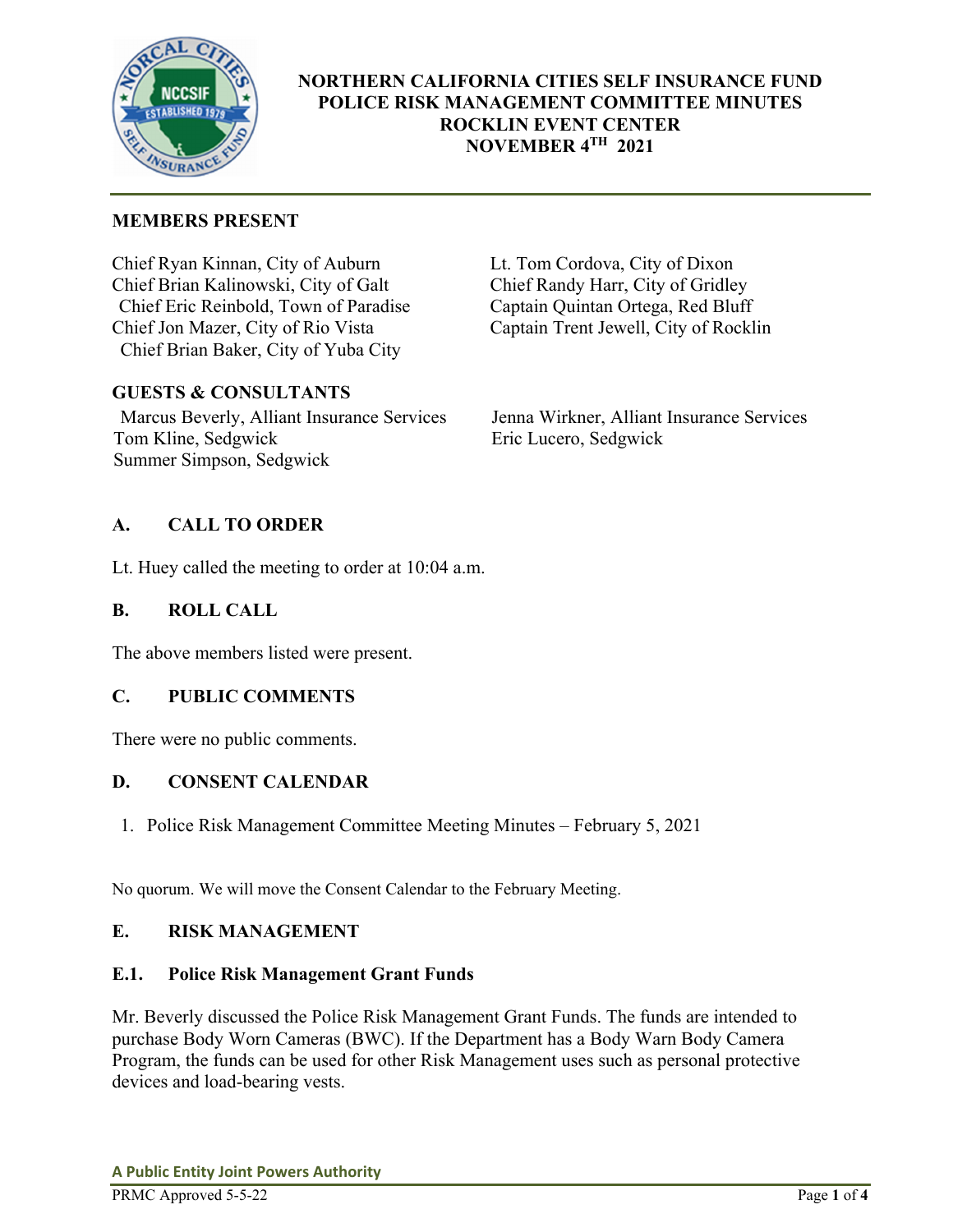

# **NORTHERN CALIFORNIA CITIES SELF INSURANCE FUND POLICE RISK MANAGEMENT COMMITTEE MINUTES ROCKLIN EVENT CENTER NOVEMBER 4TH 2021**

# **E.2. Legislative Update**

Mt/ Tom Kline from Sedgwick gave an overview of the legislative bills that have become laws.

- 1. SB 2. Bradford. Peace Officers: Certification: Civil Rights
- 2. SB 16. Skinner. Peace Officers: Release of Records
- 3. AB 98: McGuire: Public Peace: Allow Media Access to closed areas.
- 4. AB 26. Holden. Peace Officers: Use of Force
- 5. AB 48. Gonzalez. Law Enforcement: Use of Force
- 6. AB 89. Jones-Sawyer. Peace Officers: Minimum Qualifications. This Bill had a lot of coverage and the requirements on peace officers. The minimum age will be 21.
- 7. AB 481. Chui. Peace Officers: Law Enforcement and state agencies: military equipment: funding, acquisition, and use. Agencies would have some Law Enforcement regulations on military equipment. Would be required to adopt a military equipment policy.
- 8. AB 490. Gipson. Law Enforcement Agency Policies: Arrests: Positional Asphyxia Government Code 490, positional asphyxia policy.
- 9. AB 603. McCarty. Law Enforcement Settlements and Judgments Reporting. This Bill was vetoed by Governor Newsom on 10/8/2.
- 10. AB 958. Gipson. Peace Officers: Law Enforcement Gangs. The law changes the name of a group back to a gang.
- 11. AB 1475. Low Law Enforcement: Social Media. The Bill would prohibit law enforcement or police agencies from posting a picture of someone committing a nonviolent crime.
- 12. H.R.7120 George Floyd Justice in Policing Act of 2020. The was passed by the house and is waiting for Senate review.

# **E.3 TECHNOLOGY DISCUSSION**

Mr. Kline gave an overview on Police Technologies. Mr. Kline asked the members what Technology they were using and if they would like to have any trainings. Members discussed Tango Tango, that will allow the officers to hear radio traffic from phones and they will be able to communicate back to the command center. When command staff are driving it would be helpful to communicate to multiple people at one time. One radio channel is \$2,000 and about \$30 per officer. Mr. Beverly discussed Departments using Drones in Police Departments. Members discussed using FLOCK. Once you're in the FLOCK system you can look up agencies that also use FLOCK. Members discussed having City Councils approve camera rules on how we notify the public.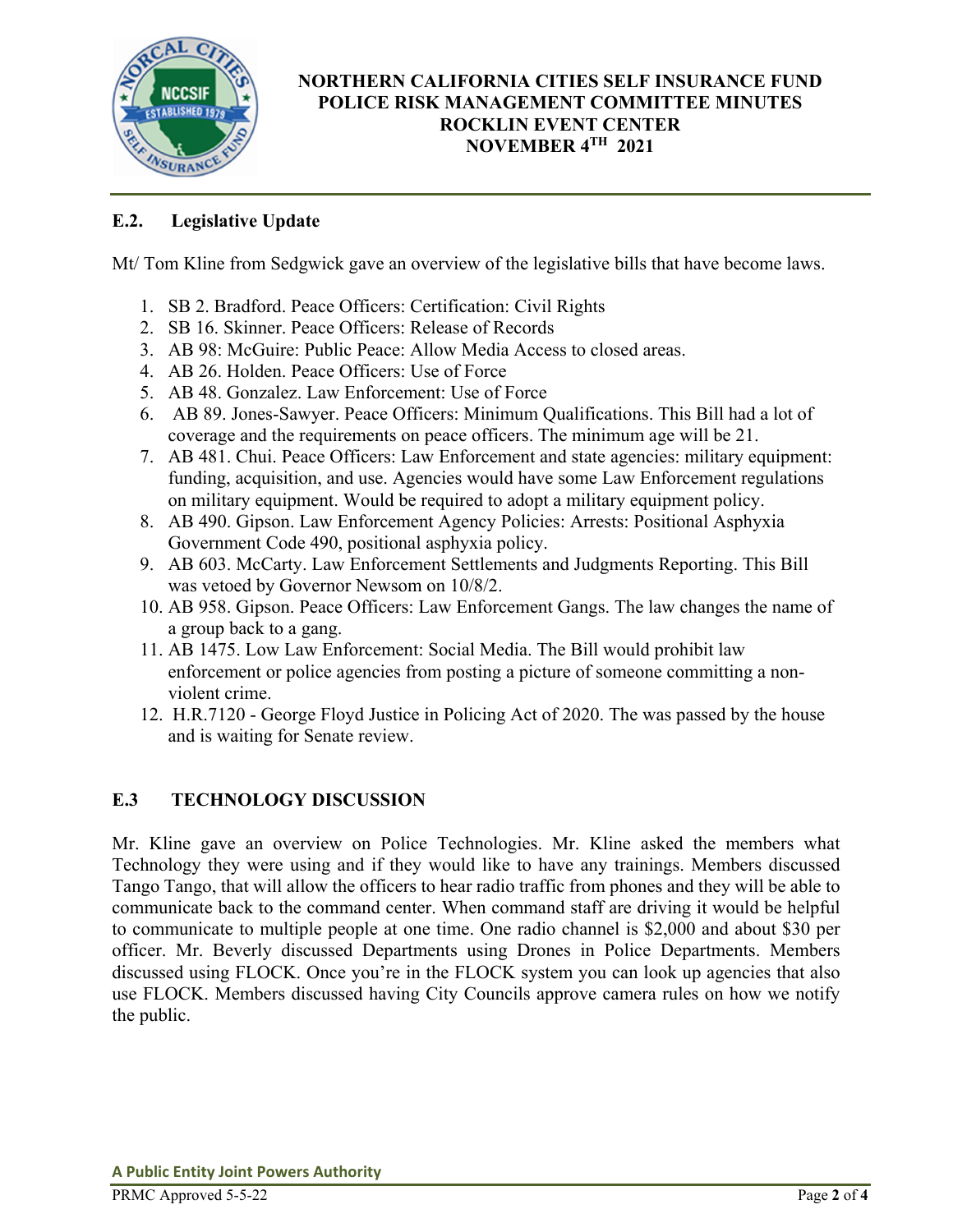

# **NORTHERN CALIFORNIA CITIES SELF INSURANCE FUND POLICE RISK MANAGEMENT COMMITTEE MINUTES ROCKLIN EVENT CENTER NOVEMBER 4TH 2021**

# **Police Technologies**

- 1. Video Redaction Software
- 2. Biometrics
- 3. Voice Technology
- 4. Robots
- 5. Video Doorbells
- 6. Gunfire Detection and Locating
- 7. Thermal Imaging
- 8. Artificial Intelligence
- 9. Smarter Cruisers
- 10. Automatic License Plate Recognition (ALPR)
- 11. Enhanced Body-Worn Cameras
- 12. Unmanned Aerial Vehicles (UAVs)
- 13. Other

# **E.4. LAW ENFORCEMENT EAP DISCUSSION**

The Chief of Police from the City of Galt gave an overview of resources used after a vehicle incident that involved two of the Departments Officers.

Chief Kalinowski discussed the City of Galt Police Departments Leadership Program. One of the Officers discussed doing a peer support program for the Officers. Phycological Services Group out of Brentwood. They work with many departments in California. The Galt peer support program gives officers access to the resources available. The group comes in to provide group support to staff, spouses and other groups. They provided extensive resources to officers that were impacted. They provided 125 hours of services over 15 days and up to the funeral. The Department learned that it was hard to have staff work overtime and cover for the officers during this time. The Department asked the Sheriff Department to provide extra patrol and cover the officer's shifts.

Members discussed what resources didn't work in previous years.

Mr. Beverly discussed EAP Providers and counseling services specific to Law Enforcement.

**ComPsych Corporation** – ComPsych's services includes EAP, behavioral health, wellness and absence management services.

**ACI Specialty Benefits** – Provides EAP benefits to thirteen of the twenty-two NorCal Cities Members. ACI is to build out a network of therapist specializing in Law Enforcement.

**Crisis Incident Counseling Services (CIC)** – **Crisis Incident Counseling Services (CIC)** – Through our Excess Carrier PRISM, NorCal Cities

Members have access to Crisis Incident Counseling Services (CIC) CIC is for employees following an unexpected work-related death of a co-worker. If you are dealing with a situation and need help.

**911 At Ease International** – This service is free and confidential to first responders and family

**A Public Entity Joint Powers Authority**